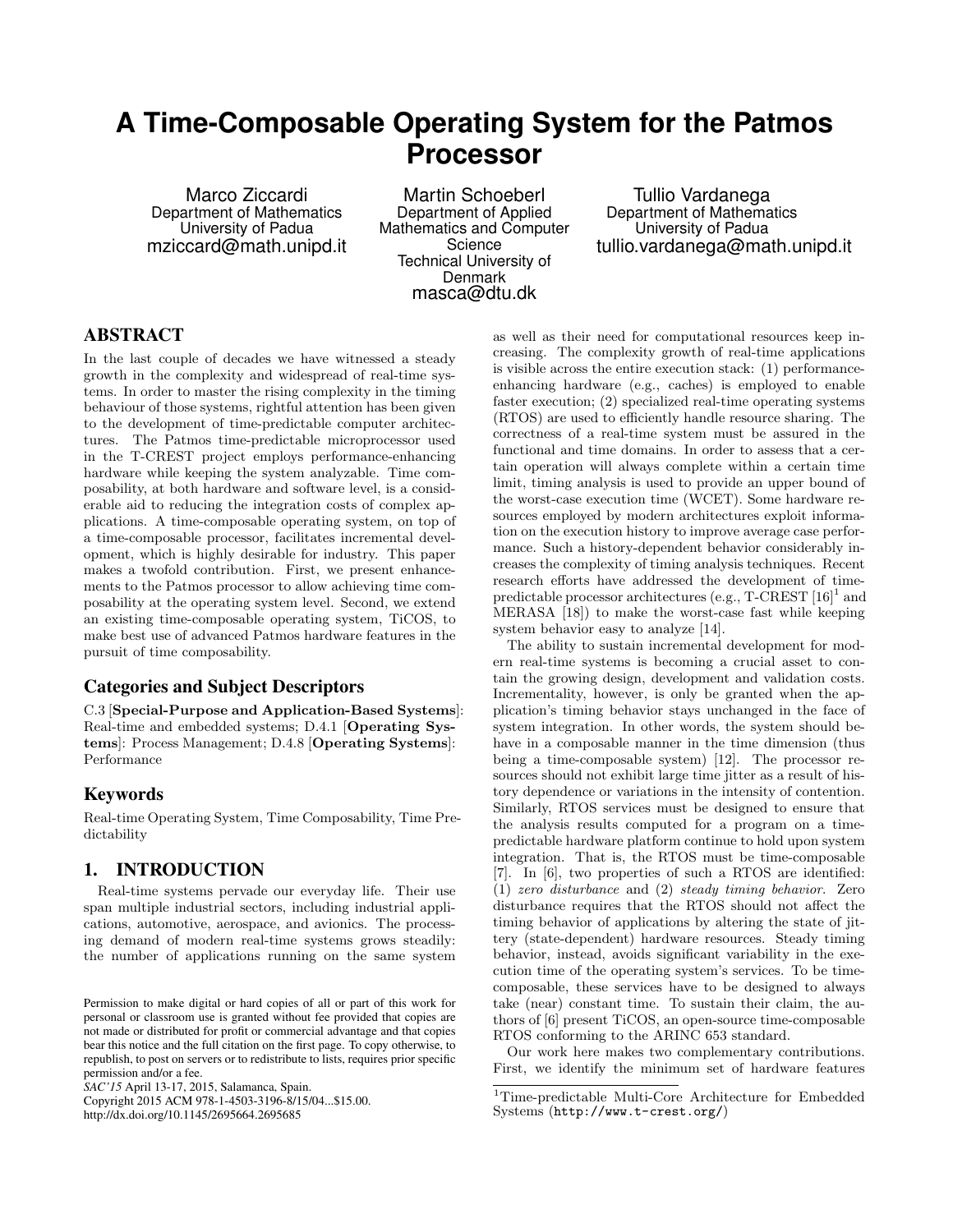needed by a time-predictable architecture to support the execution of a multi-threaded RTOS. Such features have been investigated and implemented in the Patmos processor. Second, we studied how hardware accelerators employed by a time-predictable processor may impact the time composability of an operating system. Means to exploit the increased performance provided by such a processor, without negatively affecting time composability, have been explored and developed in TiCOS. Some accelerators, as scratchpad memories, have also been shown to facilitate the development of constant-time services as well as to increase performance.

This paper is organized as follows: Sections 2 describes background information on the Patmos processor and the TiCOS operating system. Section 3 introduces some related work. Section 4 presents extensions applied to the Patmos processor while Section 5 details changes performed on the TiCOS architecture. Section 6 presents our experimental setups and the results obtained. Finally, Section 7 summarizes our work and underlines its main contributions.

#### 2. BACKGROUND

In this section we provide background knowledge on the Patmos processor and the TiCOS operating system.

## 2.1 The Patmos Processor

Patmos [15] is a time-predictable, RISC processor for use in real-time systems. Patmos features 32 general-purpose and 16 special-purpose registers. The first special-purpose register holds 8 1-bit predicate registers used for predicated instructions. Local fast memories hold stack, data, and instructions to enhance performance while keeping the WCET analysis simple. Besides a write-through data cache and two scratchpad memories for instructions and data, also a method cache and a stack cache are provided.

The method cache [13] is a special instance of an instruction cache: the replacement mechanism operates on function calls and returns. When a function is called all its corresponding blocks are fetched into the cache. When a function returns the blocks containing the code of the caller are, if needed, fetched again.

The stack cache [4] is a dedicated cache meant to hold stack allocated values. Data allocated on the stack is accessed very frequently and notably benefits from caching. A stack frame allocated on the stack cache does not necessarily have to be consistent with the main memory: once a function returns its stack frame can be discarded. That is, stack cache consistency is, in general, not needed. In some situations, however, when the number of nested function gets large enough, some stack frames might be saved (spilled) to memory to make room for more frames. When the functions return, frames saved in main memory can be restored. The stack cache is managed by the compiler via three instructions in Patmos:

sres: on a function call, a stack frame of the required size is reserved on the top of the stack and in the stack cache

sens: after a function returns, ensures the caller's frame to be in the stack cache (it may have been spilled to the main memory)

sfree: pops the frame from the top of the stack and from the stack cache.

The Patmos stack cache is placed in the local memory and managed through 2 pointers saved to special-purpose registers:  $(1)$  st points to the top of the stack;  $(2)$  ss points to the last element of the stack cache spilled to main memory. In order to allocate aliased data, a secondary, non-cached stack called shadow stack is used by the compiler.

# 2.2 The TiCOS Operating System

TiCOS [6] is a light-weight RTOS, derivative of POK [9], and conforming with ARINC 653. The kernel has been modified and further extended to attain time composability. In keeping with the ARINC 653 standard, the TiCOS kernel supports partitions, the ARINC jargon for applications, each of which can include one or more processes (a thread in AR-INC speak). Partitions are time and space isolated. Space isolation is obtained by granting to each partition its own memory and disallowing shared memory. Time isolation is attained by assigning to each partition a scheduling slot. A two-level scheduling algorithm is provided: partitions are selected out of a static scheduling table; the processes of an active partition are scheduled in fixed-priority order. Servicing in constant time removes jitter from the time behavior of the RTOS. The TiCOS scheduler also enforces run-tocompletion semantics: a process can become ready at any time of in the partition's scheduling slot, but its activation is deferred until the end of the currently running process. That is, jobs issued by a process are never preempted by other processes in the same partition.

Processes in a partition are allowed to synchronize via ARINC 653 events. Events can be in one of two states: set or reset. When an event is in the set state it allows all the waiting processes to continue. When an event is in the reset state all processes waiting for the event are blocked [17].

Inter-partition communication is enabled through ARINC 653 ports. Since partitions do not share memory, the kernel is responsible for copying messages from source ports to destination ports. Ports enable message passing and can be a threat to time composability due to variability in the size of exchanged data. To prevent jittery behavior inside partitions, the data-dependent part of all port operations is placed in the slack time between scheduling slots.

# 3. RELATED WORK

A number of operating systems, for example PikeOS [3], INTEGRITY [1], LynxOS-178 [2], and XtratuM [11] isolate applications in time and space and provide support for the ARINC 653 standard. However, isolation is implemented in different ways. PikeOS, LynxOS-178 and XtratuM isolate applications through the adoption of virtual machines. PikeOS runs different applications (hard realtime, soft real-time, and non-real-time) on different virtual machines. Scheduling is both priority- and time-driven so that computing time not used by hard real-time tasks can be re-allocated to non-real-time ones. LynxOS-178 divides time in fixed-size slices according to ARINC 653 specification. Memory isolation is guaranteed by dividing the address space in blocks, each of which is assigned to a partition. PikeOS, LynxOS-178 and XtratuM also enforce resource partitioning so that every resource is associated to one and only one partition at any time. By doing this, a fault can be handled in a single partition, without affecting the others. However, while providing a more effective way to isolate applications (also interrupts can be virtualized), virtualization comes at the cost of more complexity at the kernel services level, thus challenging time composability.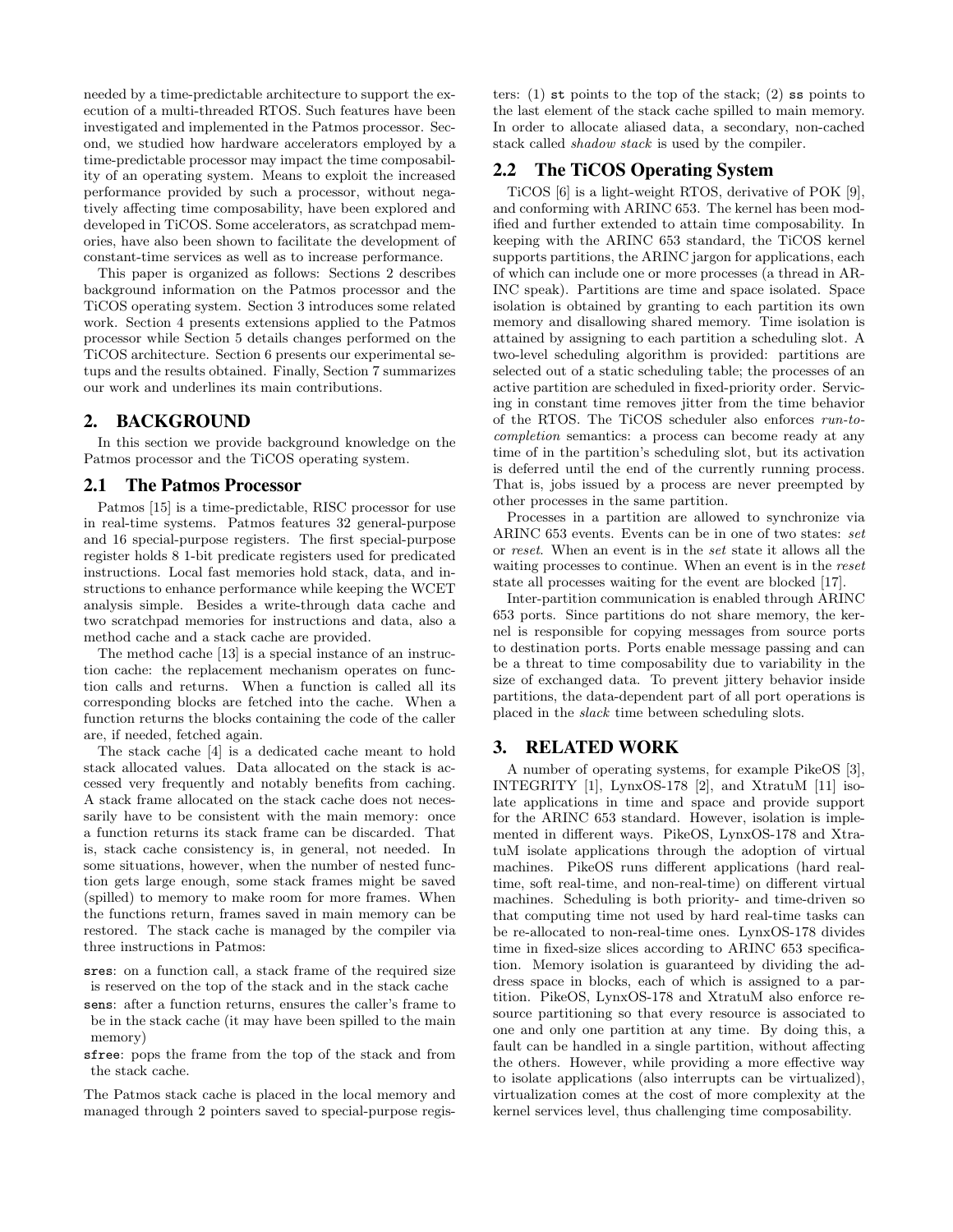Similarly to TiCOS, INTEGRITY does not employ virtual machines. Time isolation is realized in it through the ARINC 653 two-level scheduling. Space isolation is implemented using statically configured Memory Management Units (MMU). MMUs configuration is never changed and partitions are not allowed to share memory. INTEGRITY kernel services always use resources owned by the calling partition, no new objects are placed in memory to perform system calls. As in TiCOS, OS services are executed on a dedicated stack to prevent stack overflow and to allow user processes to precisely specify their stack size. INTEGRITY, as TiCOS, avoids recursion in kernel services so that kernel stack size can be statically determined. While TiCOS places message transfers for inter-partition communication in the slack time between partitions, INTEGRITY uses partition time to that end.

None of PikeOS, INTEGRITY or LynxOS-178 ensures time composability of kernel services although they all provide isolation and support the ARINC specification. Conversely, CompOSe [10] is a composable operating system targeting Multi-Processor Systems on Chip (MPSoC). Similarly to TiCOS, CompOSe employs a two-level scheduler to have different intra-application policies and exploits the slack time for inter-application communication. However, CompOSe does not support the ARINC standard.

#### 4. PATMOS EXTENSIONS

In order to support time sharing of the processor and the execution of an operating system, Patmos has been extended with interrupts and stack cache manipulation instructions. Other improvements, e.g., memory protection, are being investigated as part of current research.

#### 4.1 Interrupts and RTC

Interrupts provide means for reacting to external events by stopping the current flow of control and jumping to a dedicated Interrupt Service Routine (ISR). Interrupts are used by a RTOS to manage time and perform scheduling. Usually, time management is performed via a tick counter or programmable one-shot timer [6]. When a tick counter is used, interrupts are periodically triggered and time management routines are activated. This recurrent activation may cause such routines to interfere with user applications. In order to reduce this interference, a time-composable operating system should prefer interval timers to tick counters. An interval timer can in fact be programmed to expire only when required (e.g. partition switches). Modern architectures provide ways to program timers to expire at specified intervals. In order to have interval interrupts the Patmos processor has been extended with a memory-mapped Real-Time Clock (RTC). The Patmos RTC maps different registers to the local memory, as shown in Table 1. The interval timer can be set by writing a value either to the Clock cycles registers or to the Time in microseconds registers.

Interrupts are not only used for time management but also to react to I/O events, to implement system calls, and to handle exception states. In order to enable configuration and handling of several types of interrupts and exceptions Patmos has been further extended with a memory mapped Exception Unit that supports a 32 entry exception vector to specify ISR addresses. A trap instruction can be used by an operating system to generate internal exceptions (e.g., for system calls). The trap instruction takes an immediate

| $\rm{Address}$ | I/O Device                                      |
|----------------|-------------------------------------------------|
|                | 0xf0000200   Clock cycles (lower 32 bits)       |
| 0xf0000204     | Clock cycles (upper 32 bits)                    |
| 0xf0000208     | Time in microseconds (lower 32 bits)            |
|                | 0xf000020C Time in microseconds (upper 32 bits) |

Table 1: Memory mapped RTC registers

operand and puts the processor in the corresponding exception state. When an exception occurs, regardless of its type, the return address is saved to a special purpose register to be subsequently used by the xret instruction to return from the exception state to the interrupted control flow.

## 4.2 Stack Cache Manipulation

In a multi-threaded environment, context switching is used to interleave parallel executions. On a context switch, the state of the processor (context) for the currently executing thread is saved. Then, the context of some other thread has to be restored. In Patmos, the state of the stack cache is part of the context of a thread; as such, it has to be stored before and restored after a context switch.

To store a possibly inconsistent stack cache state (as the one shown in Figure 1a) a new processor instruction, sspill, has been added to Patmos. sspill takes an immediate or a register parameter and saves the specified amount of stack cache in main memory downward, starting from address ss. The amount of stack stored in the stack cache and not persisted in main memory yet can be easily computed as the difference between the stack spill pointer ss and the stack top pointer st. Figure 1 shows the execution of the sspill instruction on a non-consistent cache state. Figure 1b shows the state of the cache after sspill is executed.

To restore a context, also the state of the stack cache has to be restored. To this end, the sens instruction has been modified to accept a register parameter ssize. With  $\text{ssize}$  =  $\text{ss}$  -  $\text{st}$  denoting the amount of thread's space in the the stack cache at the point of interruption, executing sens ssize restores the state of the cache before interruption. ssize is always stored as part of the context.

## 5. TICOS EXTENSIONS

The TiCOS kernel is divided into two layers: arch and core. While the arch layer contains all architecture-dependent functionalities the core layer includes all kernel's basic functionalities that are used to implement ARINC services. ARINC 653 processes, for instance, are implemented using TiCOS core threads. The adaptation of the operating system for the Patmos processor followed an incremental fashion. First, the architecture-dependent layer has been developed and tested. Then, the core functionalities have been adapted to the Patmos architecture. Incrementality enabled a faster and less error prone development of the core layer. Main changes to the arch layer regarded the definition of a thread's context and memory management. On the other hand, in the core layer, the context switch mechanism has been modified to handle Patmos local memories and the bootloader has been extended to gain more flexibility.

# 5.1 Thread's Context

The context of a thread in Patmos is made of the 32 general-purpose registers, the 16 special-purpose registers, the state of the exception unit and the state of the stack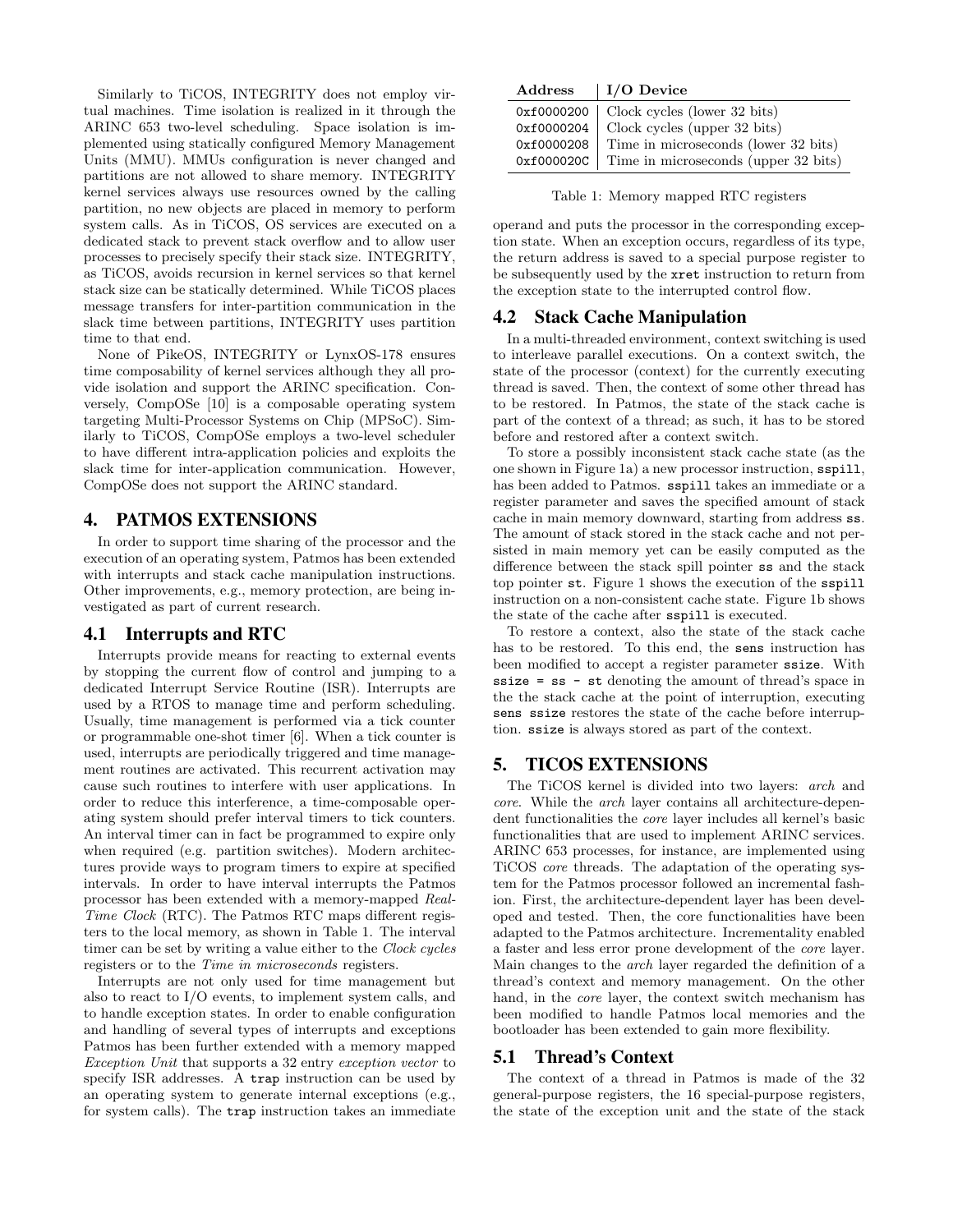

Figure 1: Stack cache manipulation through the sspill instruction

cache. A C data structure is used to store all that state information, along with the size of the cached stack ssize.

## 5.2 Memory Management

In TiCOS, each ARINC 653 partition is defined as a main function responsible for creating all partition's processes, each of which is mapped to a TiCOS thread. In order to initialize a partition, a main thread whose entry point is the partition's main function is created. The OS also employs an idle thread, scheduled for execution when no other user thread is ready. The Patmos compiler uses two types of stacks, a cached stack and a shadow stack. To work properly, each thread has to be granted space for both stacks.

TiCOS is designed so that the maximum size of the stack can be computed, for each thread, at development time. System calls are, in fact, executed on dedicated kernel's stacks. In the absence of recursion the size of the stacks for user threads can be therefore statically determined. At development time, the user specifies the amount of memory each partition will require. In this memory area stacks (cached and shadow) for all partition's threads, communication buffers and ports are allocated. At system startup, a cached and a shadow stack are also allocated for both operating system calls and the idle thread. Threads contexts are hold in a dedicated operating system data structure. A pointer current\_context always points to the entry in the data structure holding the context of the currently running thread. current\_context is used by scheduling routines to save and restore execution contexts.

#### 5.3 Bootloader

An ARINC 653 system is made of several applications, each assigned to a partition. TiCOS applications are compiled against the OS library into an independent executable file. At system startup the operating system loads partitions and, once loaded, retrieves partitions entry points to initialize and start main threads. The process of loading partitions executables can be carried out in several ways. Two loaders have been implemented in TiCOS: a static bootloader and a dynamic bootloader.

When the static bootloader is used, partitions are compiled first. The build script then compiles the kernel providing it with an array containing partitions entry points. Finally, partitions are placed inside kernel's executable. The static bootloader is effective and fast. In fact, when partitions are initialized by the OS they have already been loaded in memory. However, effectiveness and speed detract from flexibility: small changes in partitions code force the user to re-compile both partitions and kernel.

The dynamic bootloader instead leverages Patmos I/O to

obtain more flexibility. The Patmos processor is equipped with a memory-mapped Universal Asynchronous Receiver-Transmitter (UART). The dynamic bootloader reads each partition from the UART and places it at proper location in memory. An executable file written in ELF [8] is made of a number of segments described in the Program Header Table. Segments represent information needed for runtime execution of the program. In particular, segments of type PT\_LOAD correspond to .text and .data sections of the ELF file and have to be loaded into memory. The stream format expected by the bootloader for each partition contains first the partition's entry point and immediately after the number of loadable segments. Each segment is described by its address, size and data. Since no memory virtualization is implemented in Patmos, the address of a segment specifies where the loader has to place it into main memory.

#### 5.4 Context Switch

The context switch mechanism is designed to be as light weight and simple as possible. Thread contexts are held in a OS data structure and current\_context pointer always indicates the entry corresponding to the currently active thread. When an interrupt occurs, either for I/O, timer expire or system call, current\_context is used to save the current state of the processor. Conversely, after performing scheduling decisions, current\_context points to the thread elected for execution. TiCOS enforces run-to-completion semantics and employs a two level scheduling. First-level scheduling occurs between partitions at each time slot end and is activated by the timer interrupt. Second-level scheduling arbitrates between threads inside a partition. Owing to run-to-completion, thread switch within a partition is activated by an explicit system call. We can indeed distinguish between two types of context switches: partition switch and thread switch, as shown in Figure 2.

#### *5.4.1 Partition Switch*

When a partition slot ends a timer interrupt is raised and the control flow is transferred to a dedicated interrupt service routine. current\_context points to the memory area where to save the context of the currently executing thread. After saving the context the timer interval is set to expire at the next time slot end. Once the timer interval has been set, a scheduling decision has to be performed: a new partition and a thread inside it have to be selected for execution. Eventually, the context of the newly selected thread is restored. The interrupt-driven context switch procedure is outlined in Figure 2a.

Partitions are space isolated and represent different unit of analysis. Partition switch can indeed exhibit a variable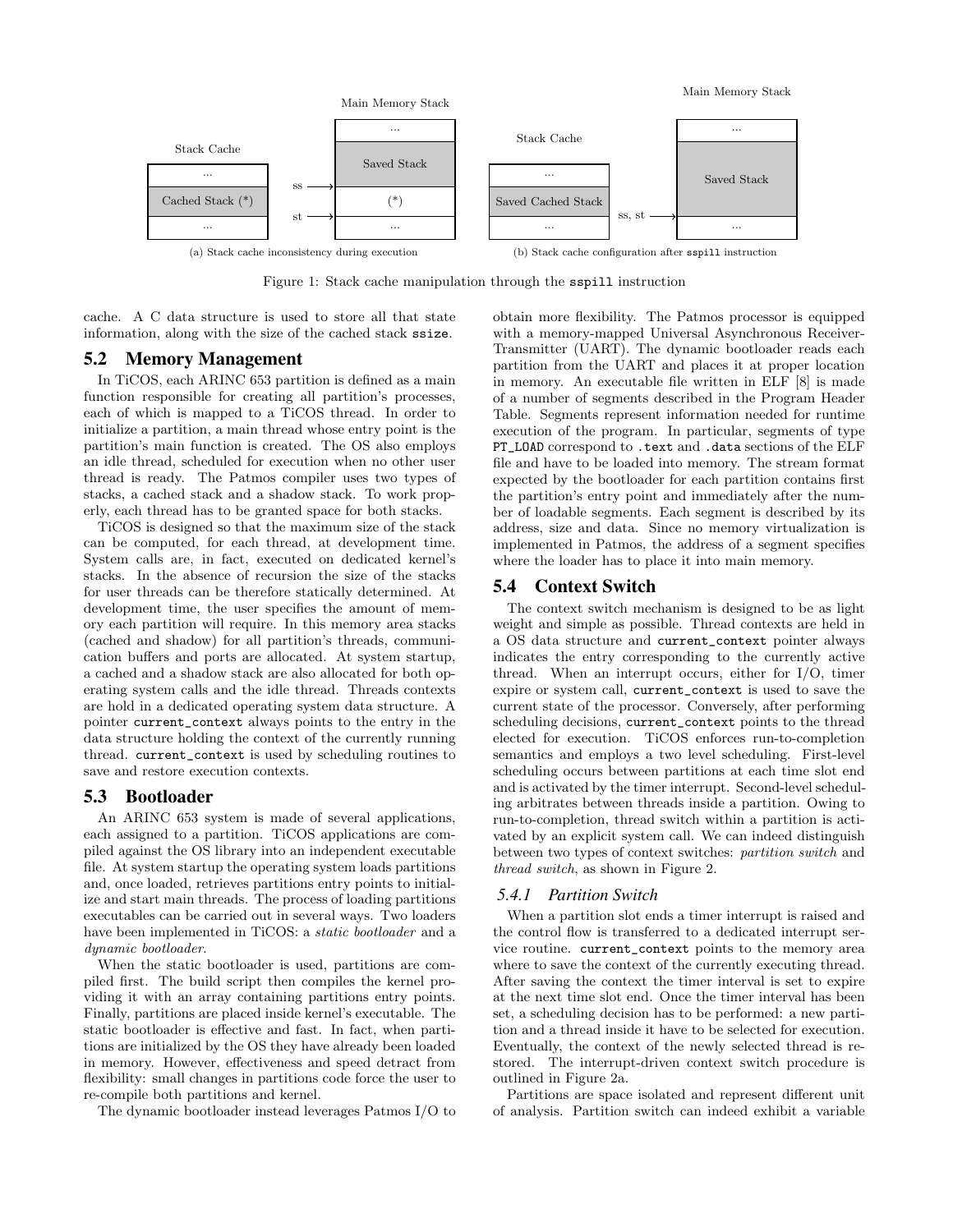

Figure 2: Control flow of a context switch

timing behavior without affecting results computed in the analysis. Therefore, the data-dependent part of all port operations (that can exhibit variable latency) is performed at

#### *5.4.2 Thread Switch*

partition switches.

A thread switch inside a partition is explicitly requested, for instance, at the time of the periodic release of an AR-INC 653 process. Explicit context switch can only be requested by kernel services. When a system call is executed, the context of the caller is saved. After saving the context the kernel service corresponding to the system call is executed. The kernel service might, possibly, invalidate data and method cache and select a new thread inside current partition to be executed. That is, the location pointed by current\_context might change. Once the kernel service is executed the context has to be restored. Restoring the context, if current\_context changed, causes the need to restore the context of a new thread. The thread switch procedure, starting from the system call, is shown in Figure 2b.

## 6. EVALUATION

We performed a number of experiments to assess whether the new implementation of TiCOS for the Patmos processor preserved time composability between kernel services and



Figure 3: Constant-time thread switch under various workloads

applications. In particular, we wanted to provide experimental evidence that the steady timing behavior property of scheduling primitives is preserved. Measurements for explicit context switch have been collected. While in [6] thread selection and thread status update routines were analyzed, in our experiments we measured end-to-end thread switches (from system call interrupt to the return from interrupt) to ascertain whether the context switch time holds constant.

Patmos is implemented in Chisel [5], a hardware-construction language developed at the UC Berkeley and embedded in the Scala programming language. The Chisel back-end can generate both Verilog and C++ code. The C++ code implements a fast cycle-accurate simulator of the hardware. The Chisel simulator of Patmos has been modified to be able to collect traces without instrumenting kernel or application code, thus not affecting the timing behavior of either the kernel or the application.

We recall that TiCOS employs an idle thread, a main thread for each partition and a thread for each ARINC process. Experimental results have been collected under different workloads (in parentheses the total number of threads created is specified): 2 partitions of 2 processes (7 threads) and 4 partitions of 2 processes (13 threads). Experiments have also been designed to exhibit a strictly periodic behavior so that a limited number of runs is enough to provide experimental evidence of steady timing behavior.

Patmos contains a 1 KB instruction scratchpad memory (ISPM). TiCOS can be configured to use the ISPM by placing kernel routines in it, thus potentially reducing kernel services execution times. In the experimental setup the stack cache has been disabled. The sspill instruction, in fact, may introduce variability. To attain time-composability at the kernel level sspill should be enforced to always take constant time.

In the experimental setups, partitions contain 2 threads. The first thread switch occurs between two user threads while the second context switch selects the idle thread for execution. Figure 3 shows that the first thread switch in a partition is more expensive than the second one. That is, switching to a user thread in the partition costs more than switching to the idle thread since it requires updating the next thread's deadline. Furthermore, Figure 3 shows that switching to a partition's thread, as well as switching to the idle thread, holds constant across partitions and across ex-